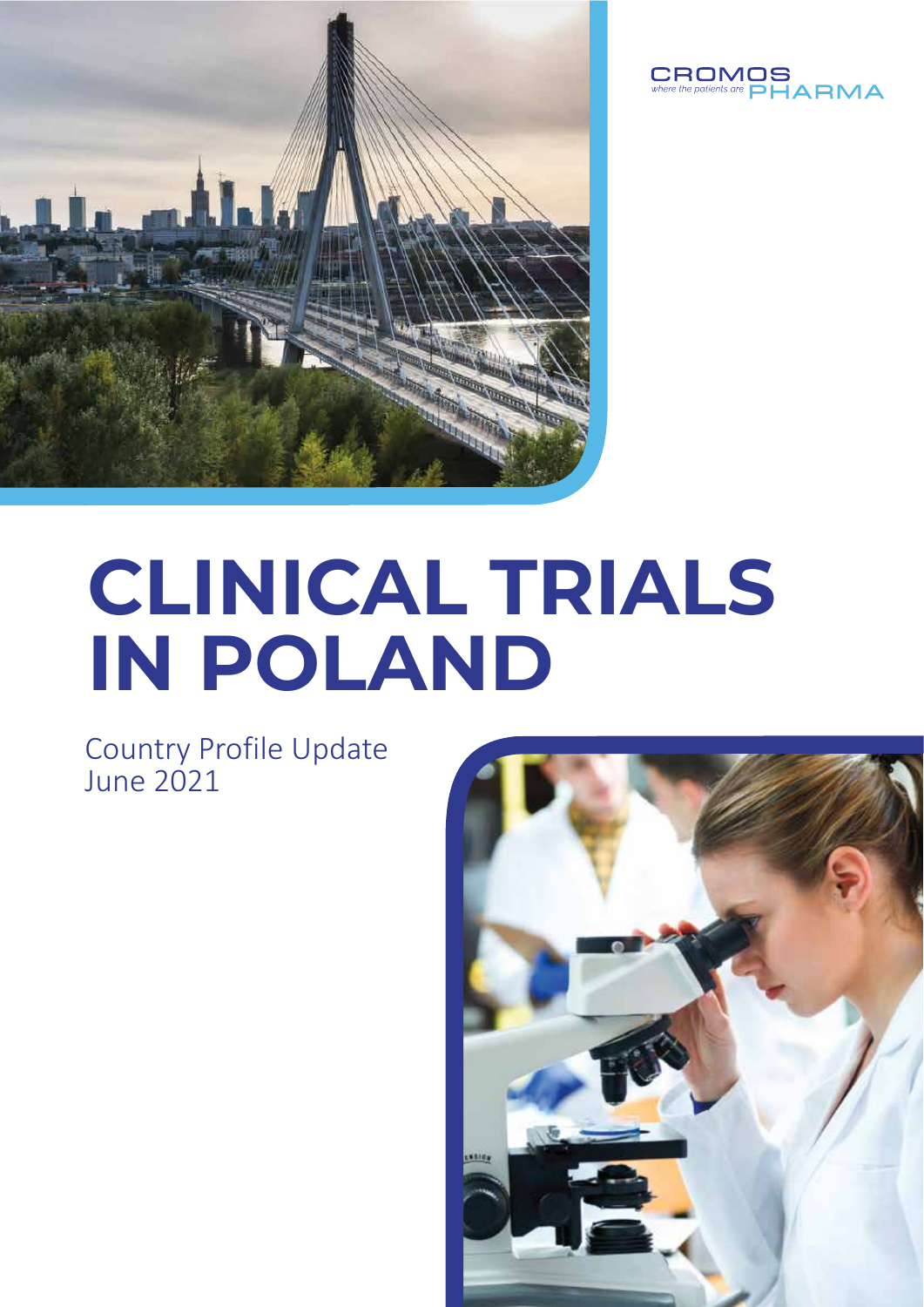

## **POLAND IS THE LARGEST CLINICAL TRIALS MARKET IN CENTRAL AND EASTERN EUROPE.**

Cromos Pharma has been managing clinical research in Poland since 2015 and opened a permanent office in Warsaw in February 2020.

## **WHY POLAND?**



Strong track record over 20 years of producing high quality data.



Large population (38.5 million) in comparison with neighboring countries offers great potential for patient recruitment.



Large proportion of treatment-naïve patients in a wide range of therapeutic areas.



Patients eager to participate in clinical trials as a means of accessing novel therapies.



Highly skilled, qualified, experienced and motivated investigators and site staff.



Large network of specialized medical facilities located around major urban centres.



EU member state since 2004.



Lower costs – on average 30% less than US – due in part to efficiencies in patient recruitment and comparatively lower salaries and fees.

## **BACKGROUND**

- Poland is a country located in **Central Europe** with a population of 38.26 million $<sup>1</sup>$ .</sup>
- Poland is the **sixth most populous member** state of the European Union. Its largest city and capital is Warsaw.
- diverse range of clinical areas. **It is <sup>a</sup> high-income and developed economy and the sixth largest in the EU.** In 2020, its GDP dipped to \$594.2 billion, the first fall in almost two decades, due to the COVID-19 pandemic.
- It is, however, **one of the EU economies least affected by the pandemic** and the World Bank predicts a return to growth in 2021.
- **Poland has a well-diversified economy with a strong clinical research sector** and attracts significant numbers of international sponsors to conduct trials there.
- Overall, **Poland is perceived as a good place to carry out clinical research** due to several advantages including a large population, and significant naïve patient populations in a
- $\Box$  Its membership of the EU, advanced economy, and high standard of medical care add to positive perceptions about conducting trials there. It also has a strong track record across several decades of producing high quality data corroborated by regulatory authorities including FDA and EMA.

1 https://stat.gov.pl/en/topics/population/population/population-size-and-structure-and-vital-statistics-in-poland-by-territorial-divison-as-of-december-31-2020,3,29.html 2 https://www.worldbank.org/en/country/poland/overview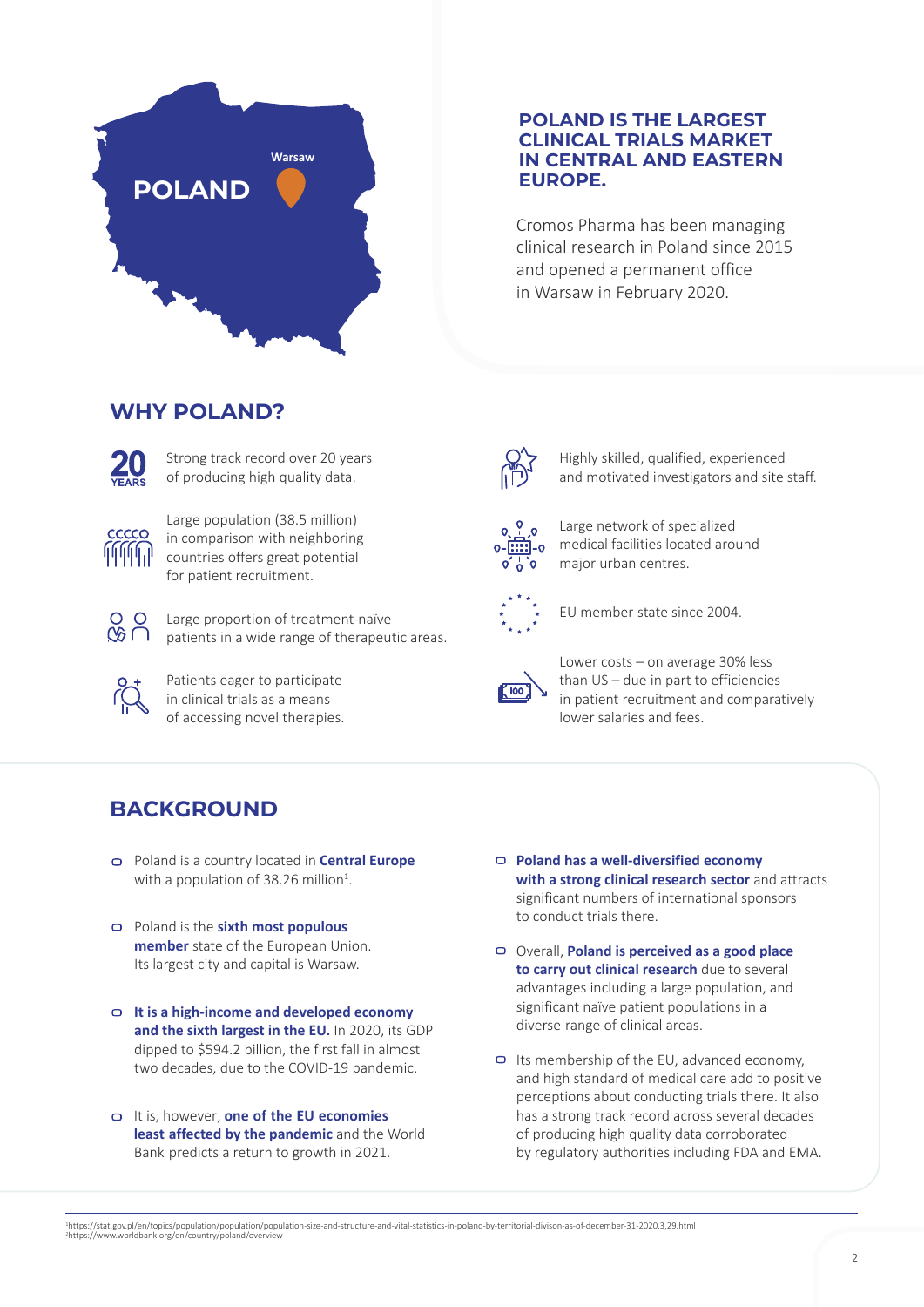## **SKILLED CLINICAL PROFESSIONALS AND STRONG HEALTHCARE INFRASTRUCTURE**

A well-educated clinical workforce with experience in ICH GCP-compliant clinical trials allows for efficient recruitment of skilled investigators. Most public hospitals are well disposed towards taking part in trials and have established protocols for working with international sponsors. Poland also boasts excellent access to sophisticated diagnostic tools and laboratory evaluations often required in the conduct of global trials.

## **POSITIVE PATIENT ATTITUDES TO TRIALS**

In general, Polish investigators and their patients are favorably inclined to participate in trials as a way of accessing novel therapies not yet available through their national health system.

## **GOVERNMENTAL SUPPORT FOR THE SECTOR**

Polish authorities are actively seeking to grow the country's clinical research sector e.g. to make site contracting, regulatory approvals and other processes more streamlined, and to encourage patients to take part in global trials.

## **A SNAPSHOT OF CLINICAL TRIALS IN POLAND JANUARY 2020 – JANUARY 2021**

Using https://clinicaltrials.gov our team analyzed the trends in the clinical trials market in Poland between 1 January 2020 and 1 January 2021.<sup>3</sup>

**A total of 372 trials were initiated between January 2020 and January 2021 in comparison with 392 clinical trials the previous year. This slight decline may be attributed to disruption caused by the COVID-19 pandemic.** 

#### **CLINICAL TRIALS BY PHASE**



**CLINICAL TRIALS BY THERAPEUTIC AREA**

#### **INTERNATIONAL VS LOCAL SPONSORS**



#### **CLINICAL TRIALS BY PARTICIPANT TYPE**





<sup>3</sup>Algorithm of Search at ClinicalTrials.gov. Search was performed on 20 May 2021.

Advanced search option was used with all fields left blank except "Country" (="Poland") and "Start date" (="From 01/01/2020 to 01/01/2021").

Discussion on limitations of research using ClinicalTrials.gov. Search results are valid only as of the date of the search.<br>If a sponsor updates information on the study later (e.g. next day or week post search) and adds P